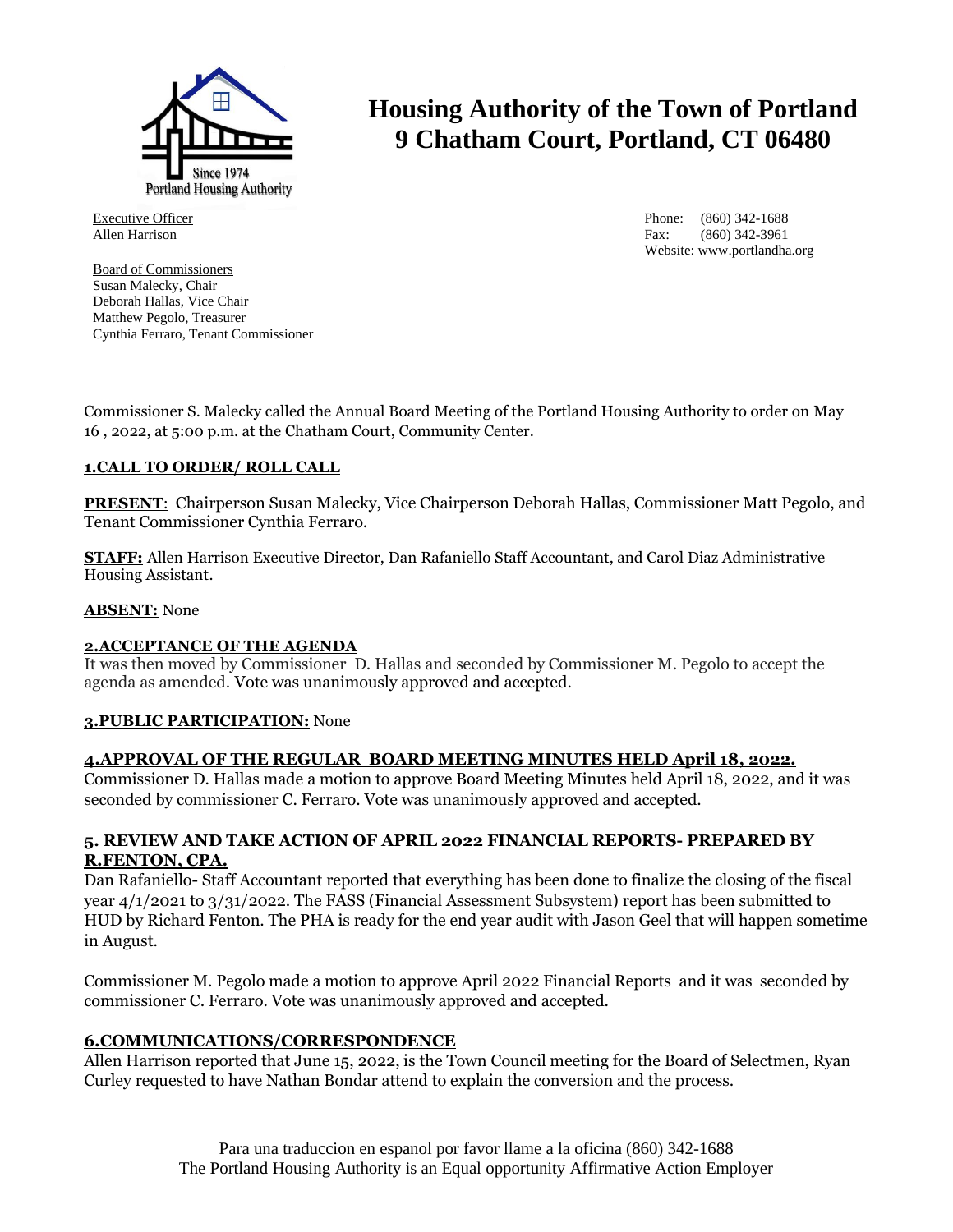# **7. EXECUTIVE DIRECTORS REPORT: Chatham Court, Quarry Heights, and Section 8**

Carol Diaz communicated Chatham Court and Quarry Heights are currently at 100% occupied. Two Kappa Notices for 2 residents at Quarry Heights for serious nuisance issues. Waitlist opening is on the to do list, the software company is working on finalizing the software for applicants to apply online.

**Office Report**: Tar's ending numbers for the month of April 30, for 2022. CC-active tenant's balance:  $$179.00$  QH-active tenant's balance:  $$0.00$ <br>CC-move out balance:  $$0.00$ \$0.00 **COM-move out balance** \$ 0.00

The PHA currently has 50 regular housing vouchers leased as of April 25 Project Based Voucher at QH , 4 families that ported out for a total of 79 with 9 families looking for units.

## **8.ANNUAL REPORT:**

Allen Harrison presented a quick summary report for fiscal year ending 3/31/2022.

Commissioner D. Hallas made a motion to approve the Annual Report and it was seconded by commissioner C. Ferraro. Vote was unanimously approved and accepted.

## **9.ELECTION OF OFFICERS:**

a. Resolution 22-5-1

## **ELECTION OF OFFICERS-RESOLUTION 22-5-1**

Whereas the Commissioners presented their ballots to be tallied. Whereas by majority vote, the following was the slate of officers:

Chairperson- SUSAN MALECKY Vice Chairperson-DEBORAH HALLAS Treasurer- MATTHEW PEGOLO Secretary- ALLEN HARRISON

A motion to close nominations, accept, and approve the slate of officers was made by Commissioner *C. Ferraro* and seconded by Commissioner *M. Pegolo.*

Upon roll call, the "Ayes" and "Nays" were as follows: Ayes-4 Nays-0

Commissioner *S. Malecky* declared the motion passed unanimously and the resolution adopted on May 16, 2022.

Allen Harrison reported that Dan Weeden was approved by the Town to become the new PHA commissioner.

#### **10.OLD/NEW BUSINESS**

Commissioner D. Hallas inquired about the summer lunch program and Parks and Recreation Department activities for the summertime.

Chair S. Malecky mentioned it may be a conflict of interest and would double check with the attorney, regarding Sarah's on Main contributing to the summer lunch program.

ED Allen Harrison mentioned he could contact the distributor directly and see if it can be done that way.